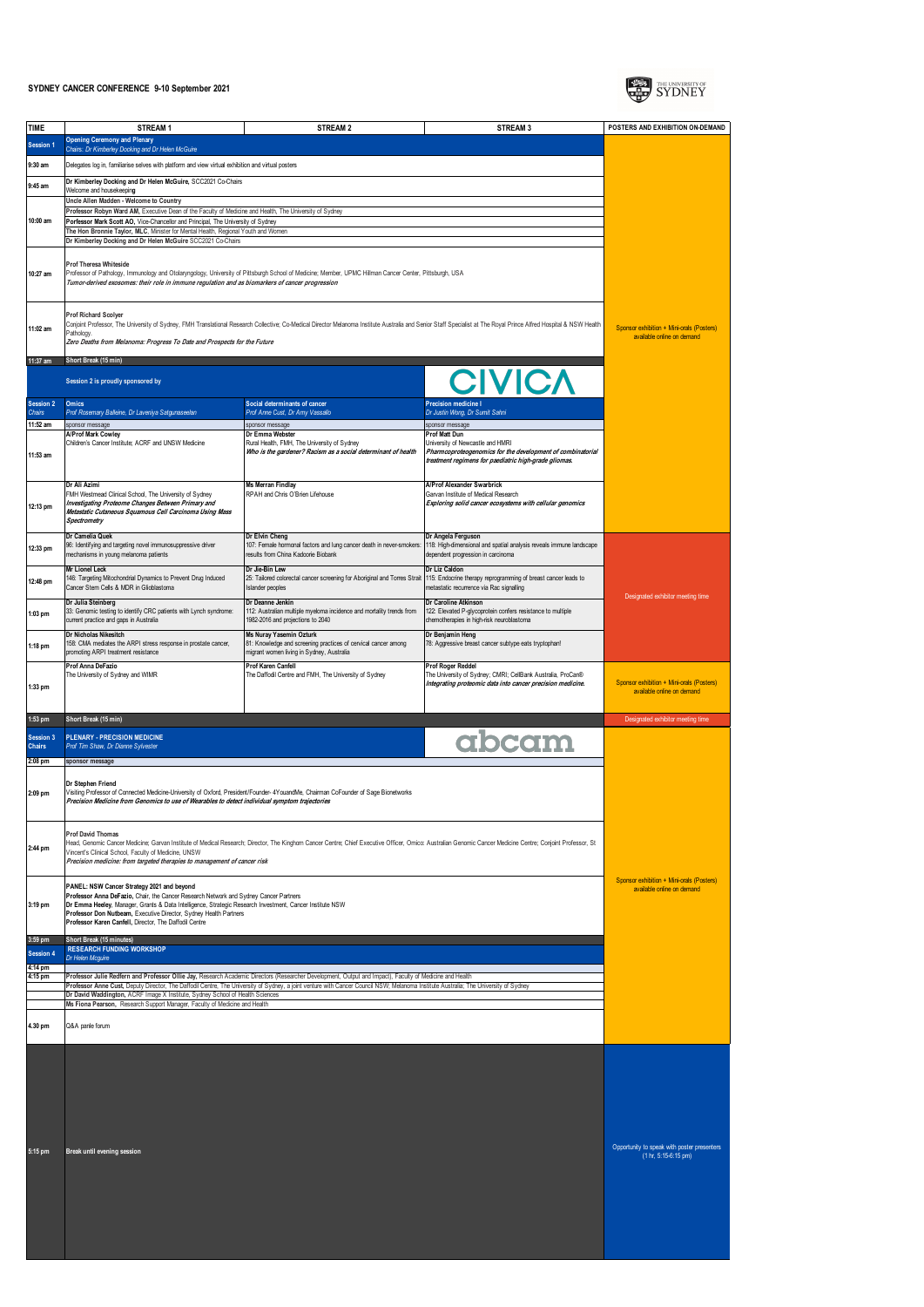| Thursday 9 September 2021 - Evening Sessions |                                                                                                                                                                                                   |                                                                                                                                                             |  |                                                                         |  |  |  |
|----------------------------------------------|---------------------------------------------------------------------------------------------------------------------------------------------------------------------------------------------------|-------------------------------------------------------------------------------------------------------------------------------------------------------------|--|-------------------------------------------------------------------------|--|--|--|
|                                              | The Evening Clinical Sessions are proudly sponsored by:                                                                                                                                           | MERCK Pfizer                                                                                                                                                |  |                                                                         |  |  |  |
| <b>Session 5</b><br>Chairs                   | <b>Evening clinical session I</b><br>Prof Michael Boyer, Prof Alexander Engel                                                                                                                     | <b>Evening clinical session II</b><br>Prof Geraldine O'Niell, Prof Stan Sidhu                                                                               |  |                                                                         |  |  |  |
| 7:00 pm                                      | Introduction                                                                                                                                                                                      | Introduction                                                                                                                                                |  |                                                                         |  |  |  |
| 7:04                                         |                                                                                                                                                                                                   | Message from Sponsor: Merck Healthcare                                                                                                                      |  |                                                                         |  |  |  |
| 7:06 pm                                      | Dr Tracy King<br>Cancer Nursing Research Unit, The University of Sydney<br>Wombats and Devils: Measuring the impact of corticosteroids in<br>those with multiple myeloma                          | Dr David Chan<br>Kolling Institute<br>Can PET scans replace biopsies for neuroendocrine tumours?                                                            |  |                                                                         |  |  |  |
| 7:26 pm                                      | Dr Anupriya Agarwal<br>NHMRC Clinical Trials Centre, The University of Sydney<br>Title of talk: Let's talk money: How can we navigate the costs of<br>cancer?                                     | <b>Prof Patrick Schlegel</b><br>WIMR, The University of Sydney                                                                                              |  |                                                                         |  |  |  |
| 7:46 pm                                      | Dr Geeta Sandhu<br>Cancer Institute NSW<br>Getting the dose right - Development of the International<br>Consensus Guideline on Anticancer Drug Dosing in Kidney<br><b>Dysfunction</b>             | Prof Jacob George<br>WMR, Westmead Hospital and The University of Sydney<br>The future burden of primary liver cancer: MAFLD                                |  | Sponsor exhibition + Mini-orals (Posters)<br>available online on demand |  |  |  |
| 8:06 pm                                      | Dr Kimberley Docking<br>School of Health Sciences, The University of Sydney<br>New National Clinical Practice Guidelines to Improve Speech,<br>Communication & Swallowing in Children with Cancer | Dr Ines Silva<br>MIA, Westmead, Blacktown Hospitals, The University of Sydney<br>Challenges in the era of immunotherapy                                     |  |                                                                         |  |  |  |
| 8:26 pm                                      | <b>Prof Jonathan Clark</b><br>Chris O'Brien Lifehouse                                                                                                                                             | A/Prof Angela Chou<br>Kolling Institute<br>A novel postneoadjuvant regression grading system predicts<br>outcome in patient with resected pancreatic cancer |  |                                                                         |  |  |  |
| 8:46 pm                                      | Dr Luciano Dalla-Pozza<br>The Children's Hospital at Westmead                                                                                                                                     | A/Prof Emily Blyth<br>Westmead Hospital and WIMR, The University of Sydney<br>Advanced cell therapies for safer and more effective stem cell<br>transplant  |  |                                                                         |  |  |  |
| $9:06$ pm                                    |                                                                                                                                                                                                   | End of clincial session and day                                                                                                                             |  |                                                                         |  |  |  |